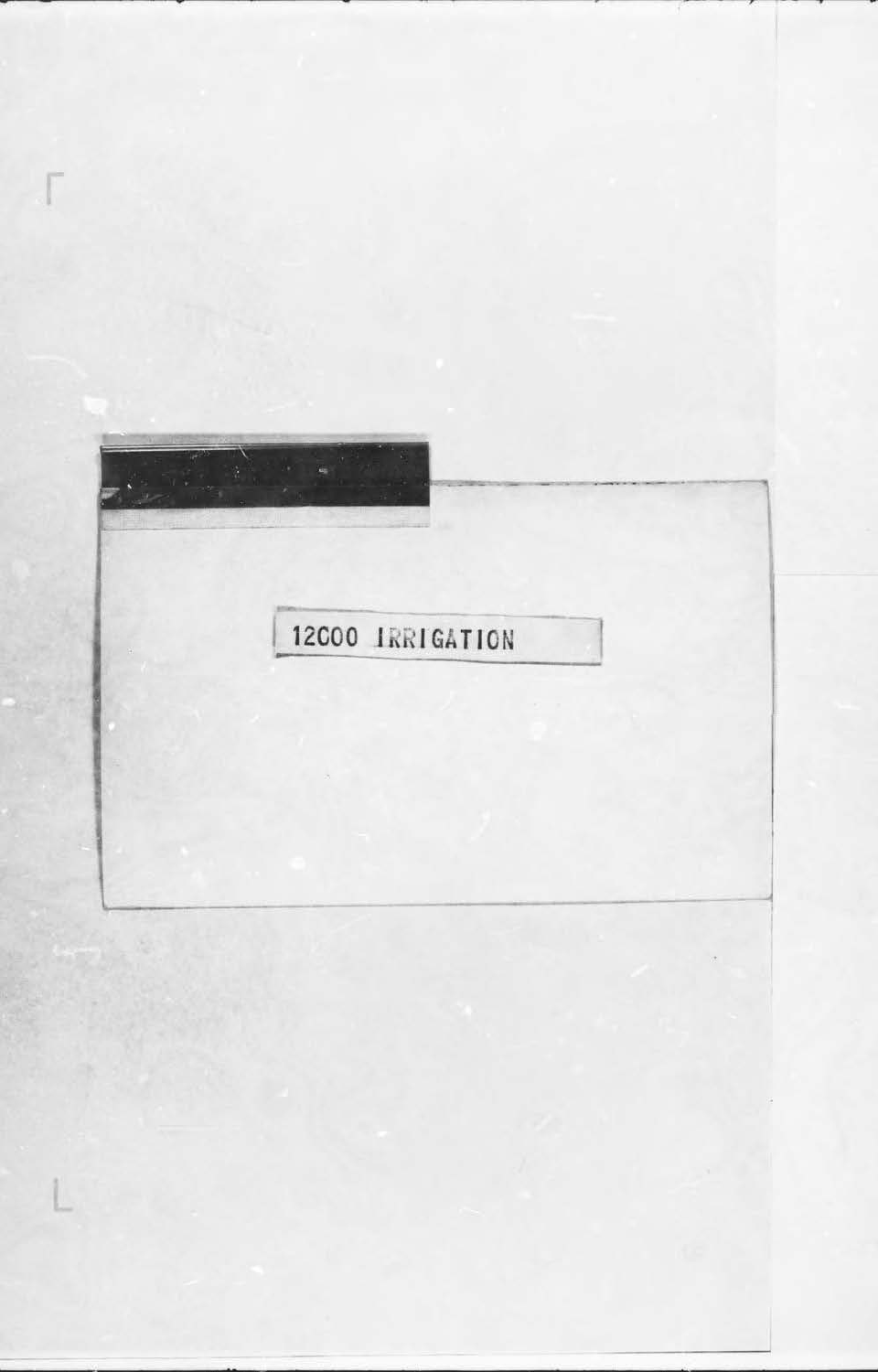12001 Put on  $H_4Q_*/8-7$  $\Gamma$ 12103.  $-1$  VOL.3 Put on 103/8-7  $0.112$ ARCH  $2001$  $150$ 

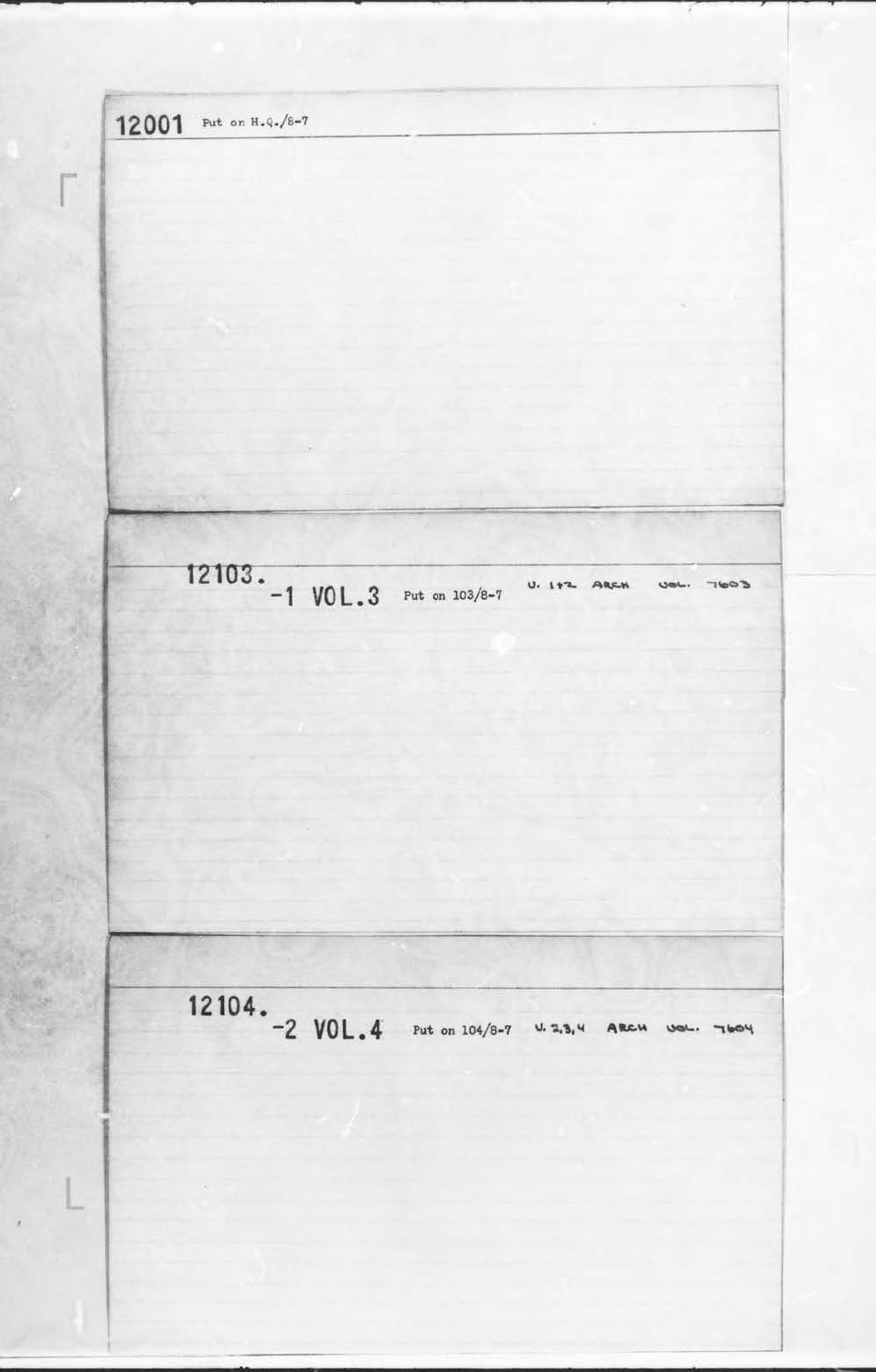- **12105. r**   $-5$  Put on  $105/8-7-5$  $\overline{\phantom{a}}$ **12114. -4** '1aneelled ~----~ I -=~~ ~-=====---------- --~~1 12 1 16. Put on 116/8-7

R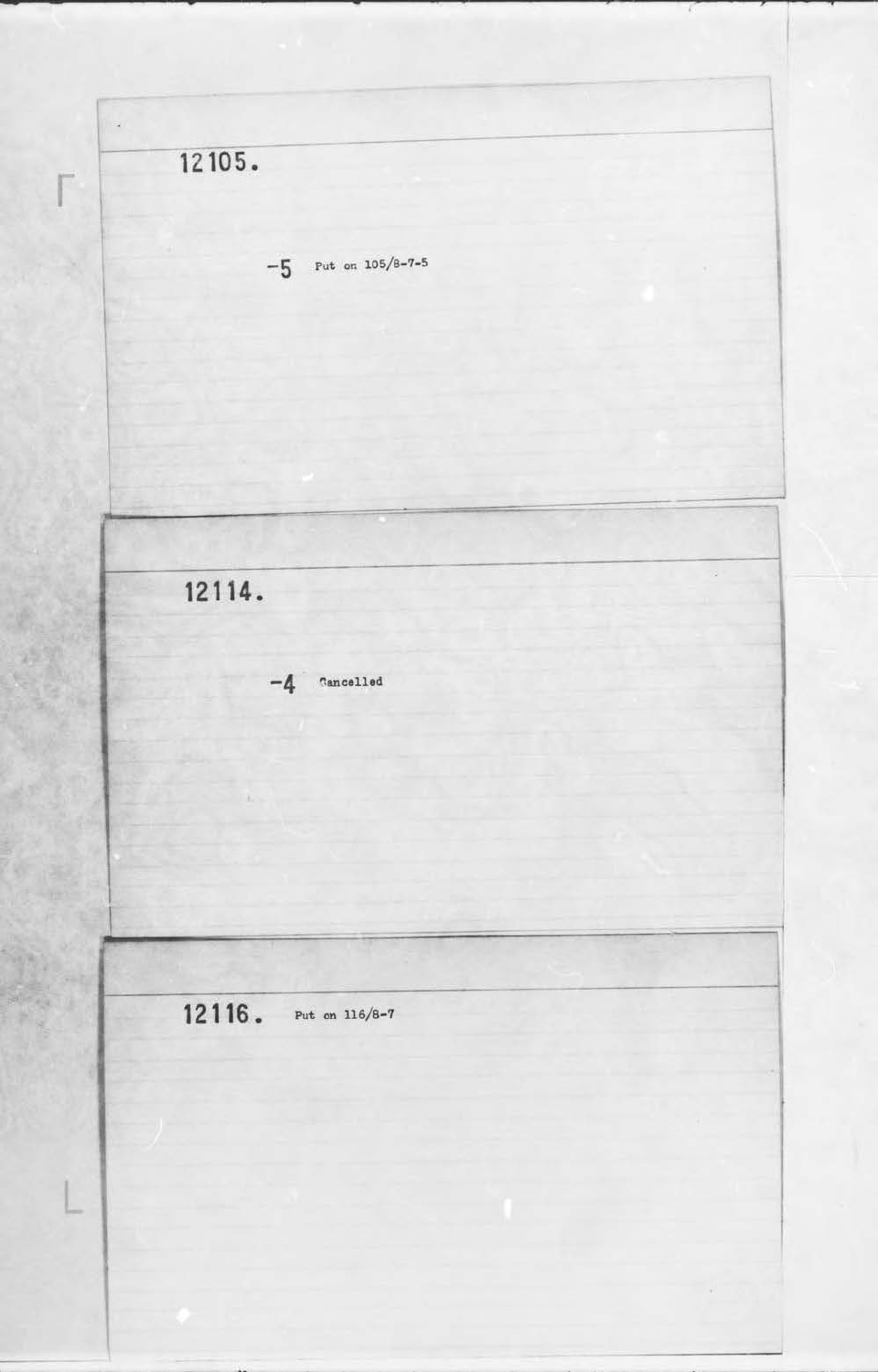12119. Dormant ARCH  $1005$ UOL. 12133.  $-3$  Destroyed  $\overline{\Theta}$ 12150.  $-1$  VOL.44  $p$  Put on 208/8-7  $0.1$ ARCH  $10L$ **7604**  $U, 2,3$  ARCH  $7605$  $J_{\alpha\beta}$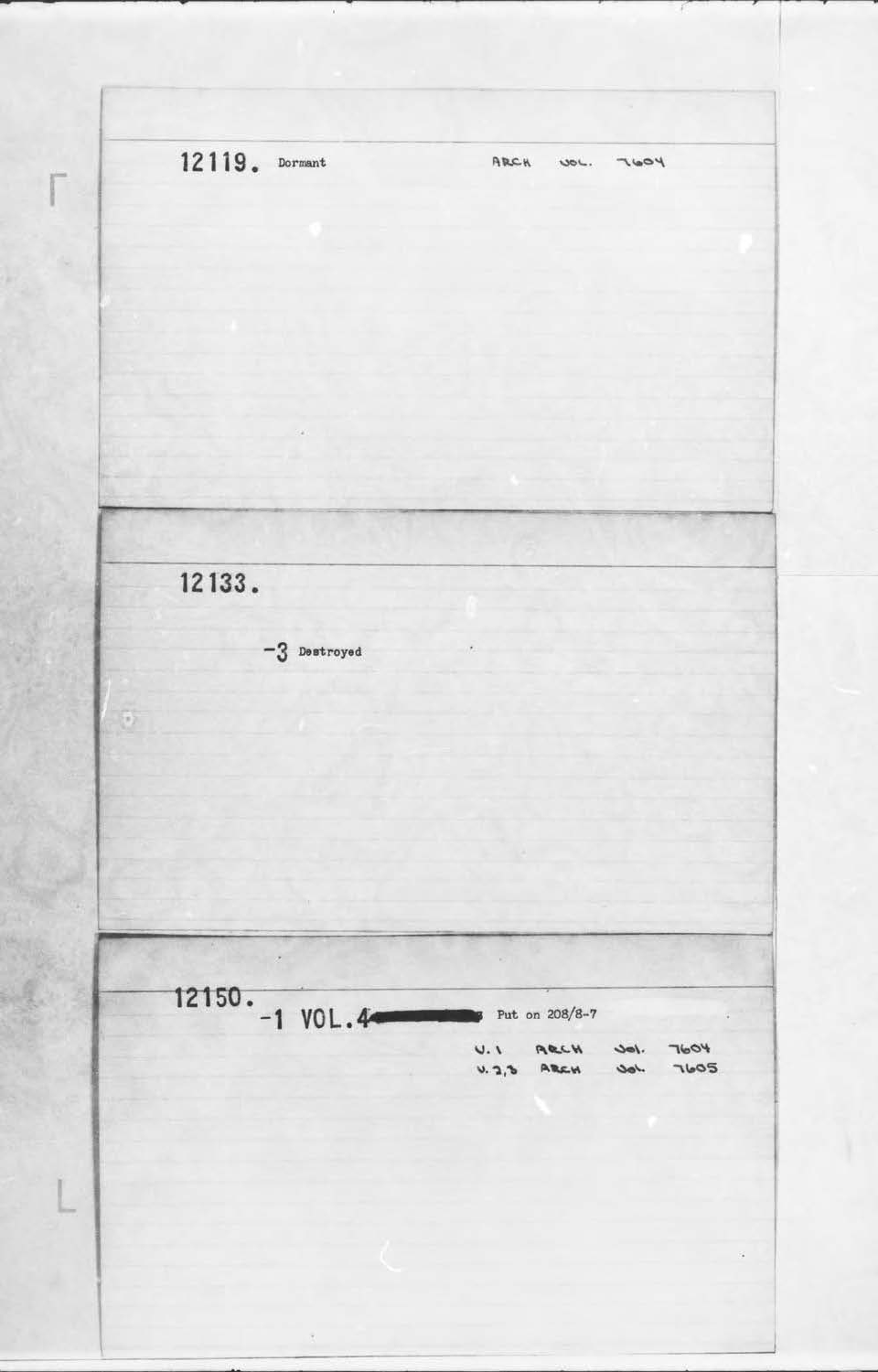

12154. Dormant  $-2$  Put on 154/8-7-7  $-3$  TY Put on 154/8-7-1-4  $-5$  Put on 154/8-7-7-3  $\overline{7}$ Dewtroyed  $\leftarrow$  ARCH  $-8$  Dormant<br> $-9$  Dormant UBL  $7605$  $\sim$  ARCH  $7605$  $30L$  $-10$  VOL. 4 put on 154/8-7-7  $\frac{V_1 V_2}{R_1 V_1 S}$  - ARCM 7605  $rac{1}{2}$ Tisole  $-14 \text{ VOL.2}$  Put on 154/8-7-8-1 ARCH JOL. 7608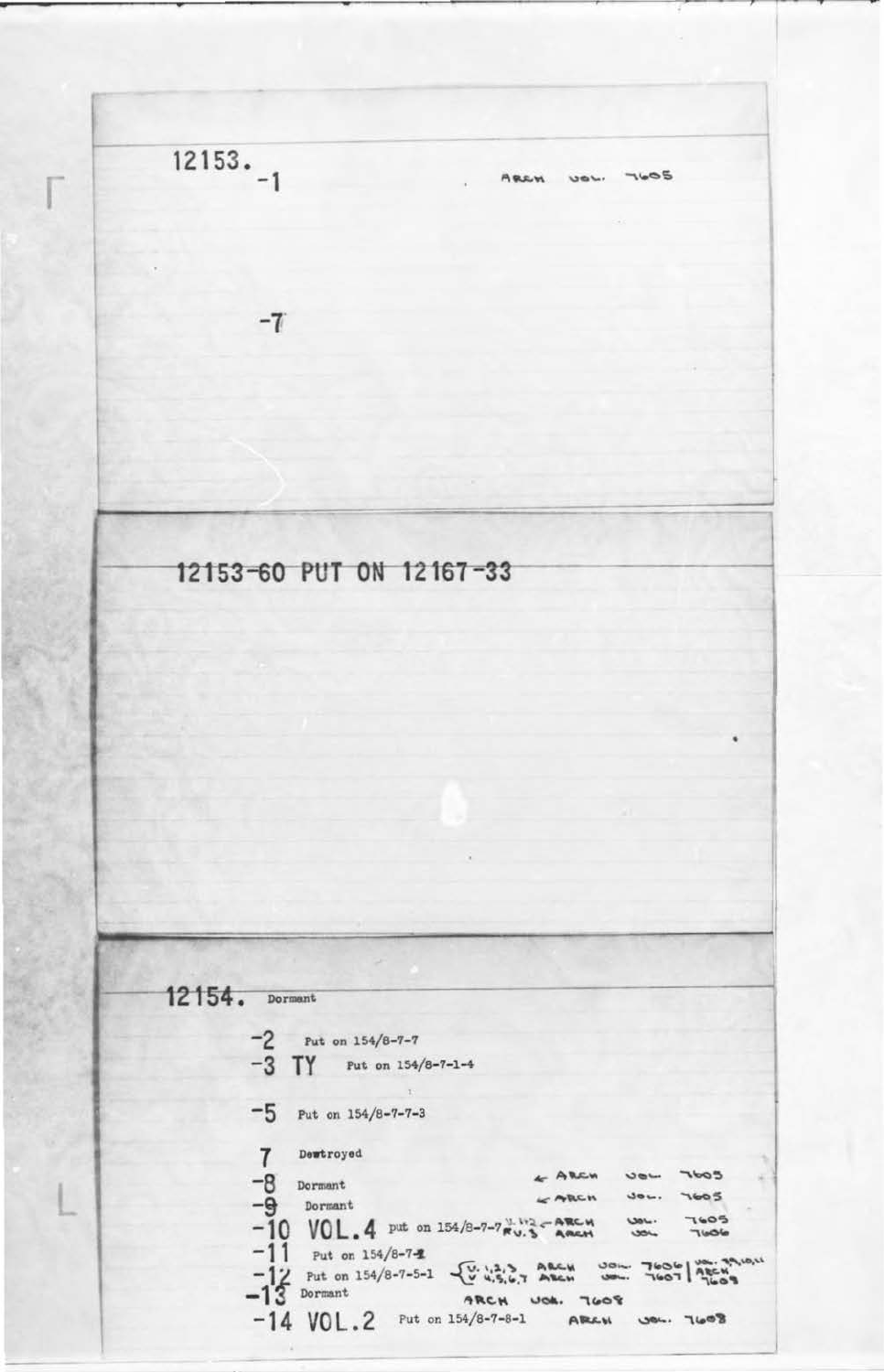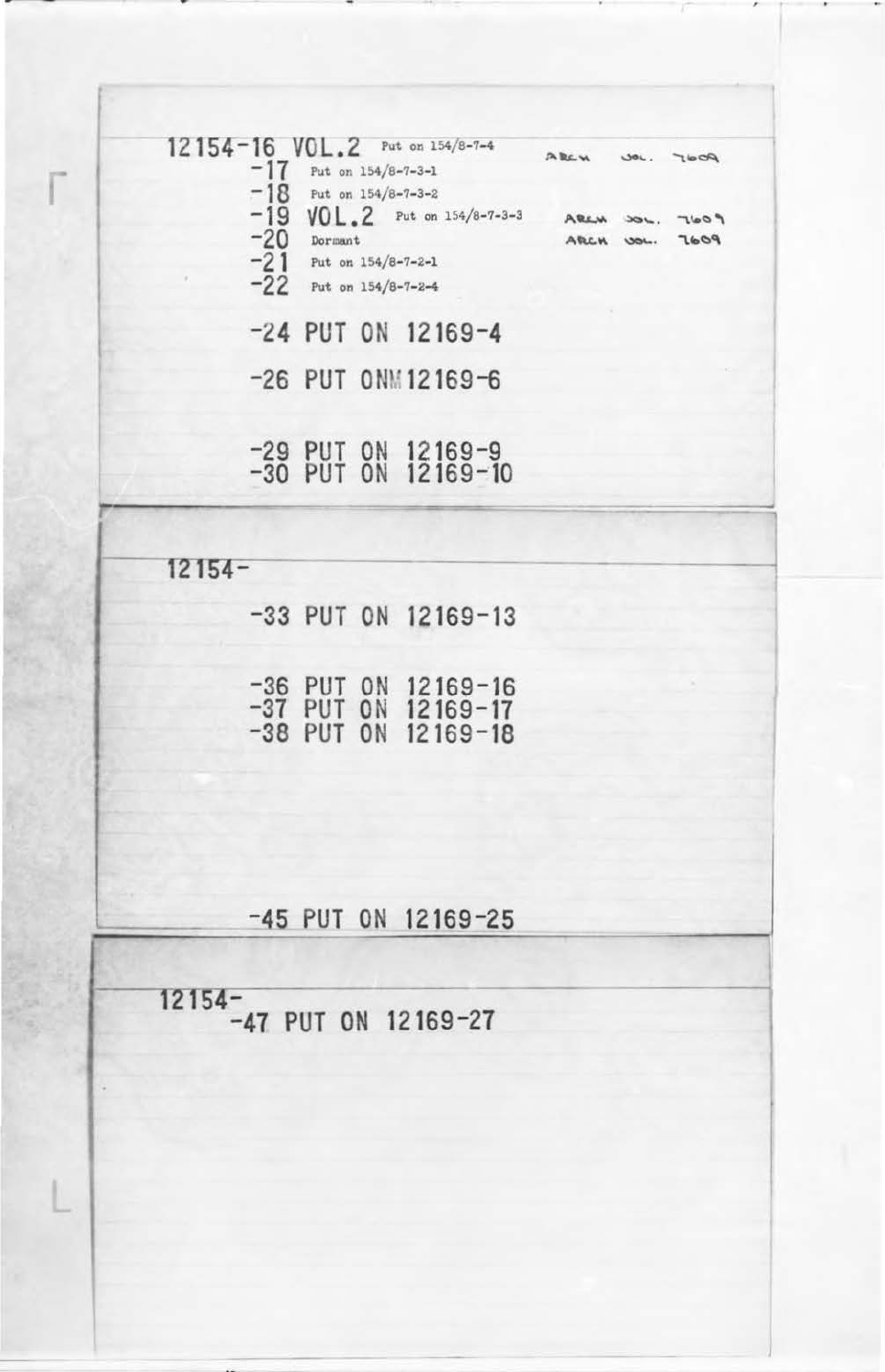- **<sup>1</sup>***z* rss-:  $-1$  VOL.2 **TY** Put on 155/3-7<br>  $-2$  VOL.2 Put on 155/8-7-1-1<br>  $-3$  Put on 155/8-7-2-2 -2 **VOL.2** Put on 155/8-7-1-1 ARCH UOL. 7609  $-3$  Put on  $155/8 - 7 - 2 - 2$  $-4 \text{ VOL.2}$  Put on 155/8-7-3-3 APLCH UOL. 7609 **4** VUL. 2 *THE OR 15576-1555* ANCH USE. 1697<br>
-5 Dormant ABLE USE. 7610 -1 VOL.2 Put on<br>
-2 VOL.2 Put on<br>
-3 Put on 155/8-7-2-3<br>
-4 VOL.2 Put on<br>
-5 Dormant<br>
-6 Put on 155/8-7-5-1<br>
-7 Put on 155/8-7-4-1 Put on  $155/8 - 7 - 4 - 1$ I --·~  $12158.$  $-2$  Put on  $158/8 - 7 - -5 - 6$ **-6** Put on 158/6-7-5-1 - -- - - 12159. **-20** Put on 159/8-7-15-1 **L** 

F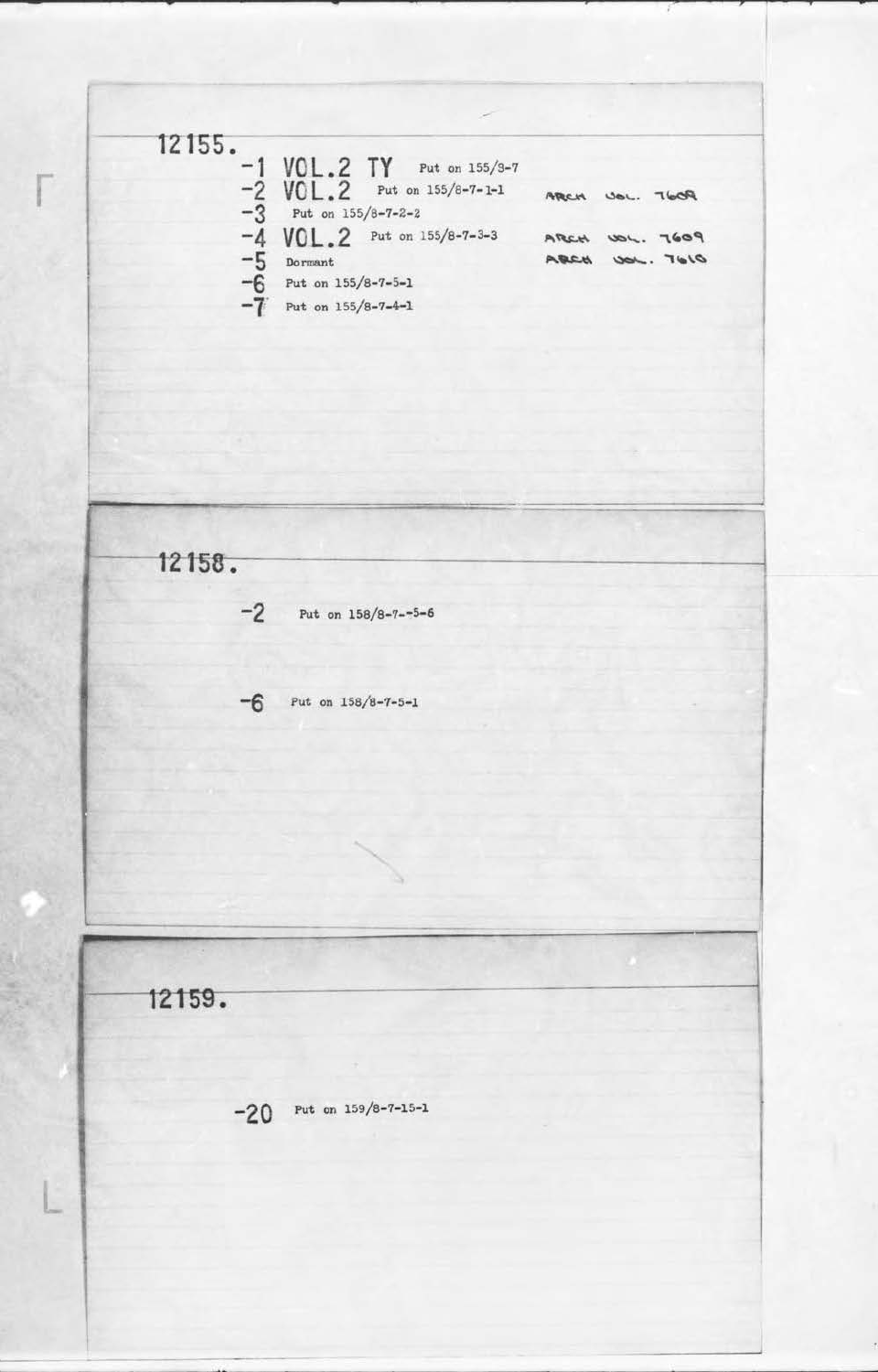**-2 5 VQ L • 2** Put on 165/8-7-21-2  $12162$ ARCH U. 7612



I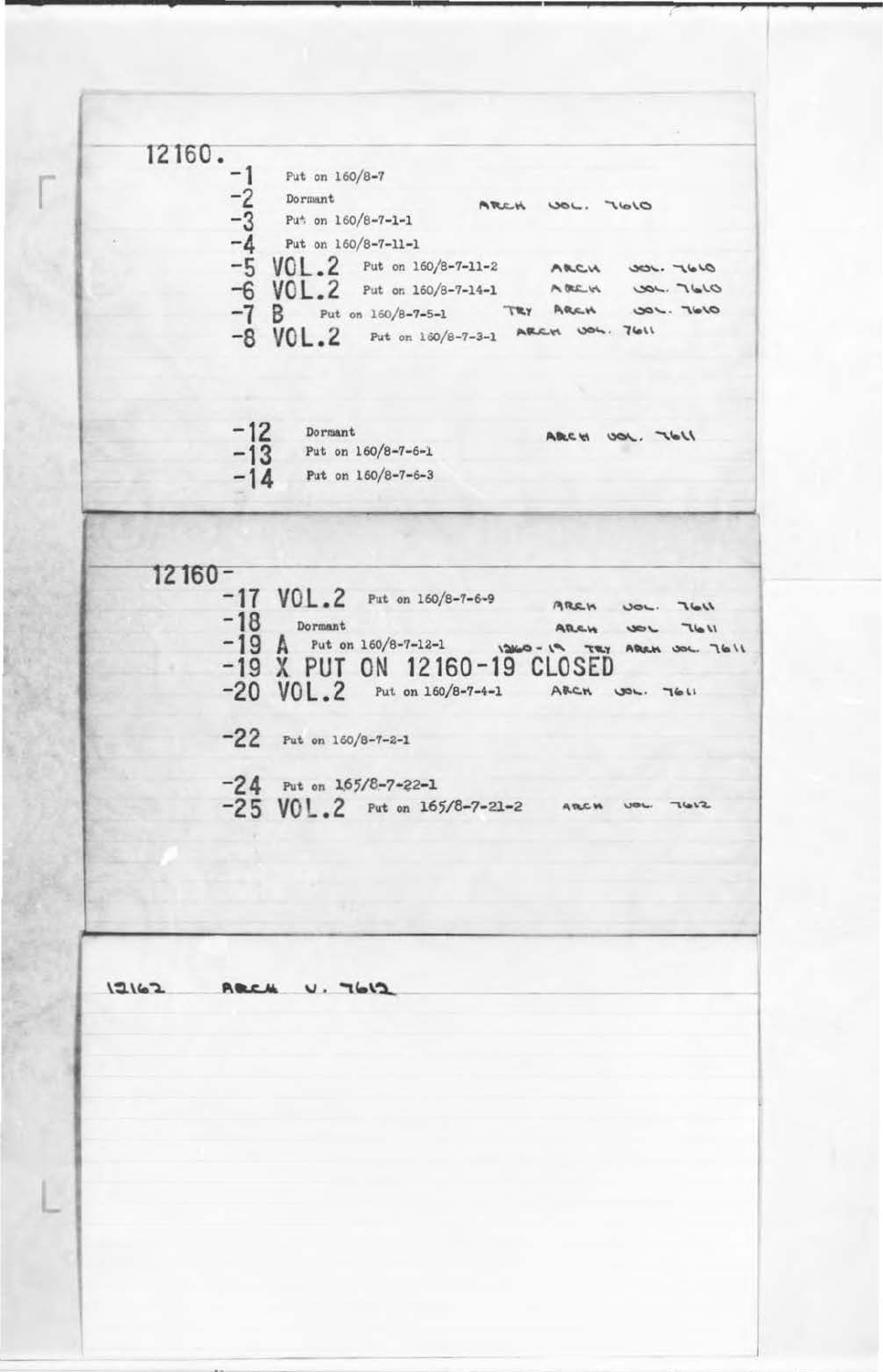I

- **12164.** - -  $\begin{bmatrix} 1 & 104 \\ -1 & \end{bmatrix}$  Put on 164/8-7  $-4$  Dormant ARCH  $\infty$  7612  $-5$  VOL.3 Put on 164/8-7-1-1  $v.142$  **Ahen Sol.** 7612  $-7$  Put on  $164/8 - 7 - 1 - 7$  $-8$  Put on  $164/8 - 7 - 1 - 7$  $-9$  **VOL.** 2 Put on 164/8-7-1-9 ARLM NOL. 7613<br>-10 Put on 164/8-7-3-1  $-11$  VOL.2 Put on 164/8-7-2-1 APLC YOU. TONS 1- • 12164-16 Put on 164/8-7-4-7 **-1 7** Put on 164/8-7-4-9 **- 18** Put on 164/8-7-4-10 **-21** Put on 164/8-7-5-2

II . - ·-- **12165.**  Put on  $165/8 - 7$ . •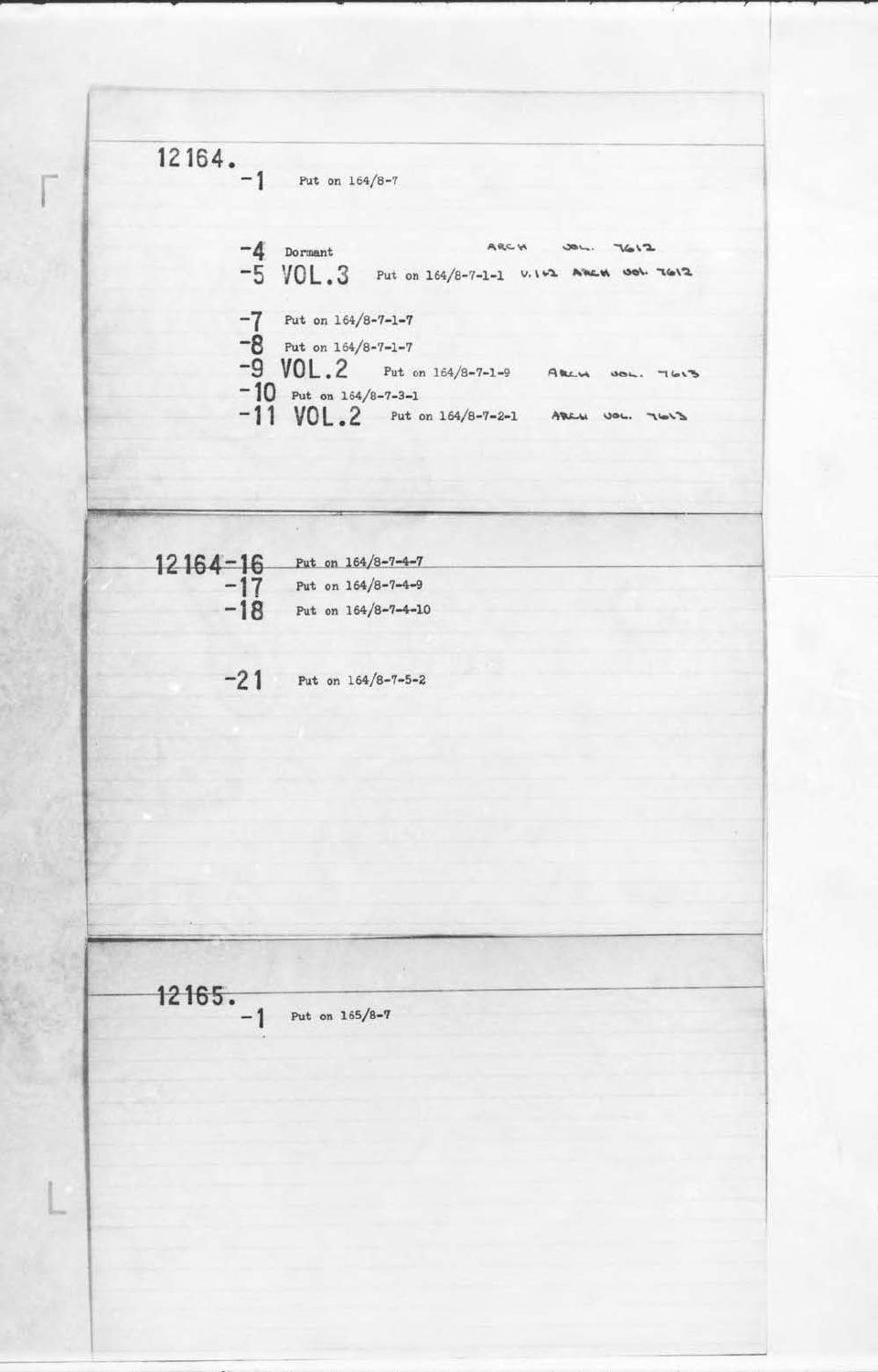| $12165 - 16$   | Dormant                               | ARCH        | 304. | 7612           |  |
|----------------|---------------------------------------|-------------|------|----------------|--|
| $-18$<br>$-19$ | Put on 153/8-7-33-1<br><b>Dormant</b> | ARCH        |      | $E/2T$ , $Jgy$ |  |
| $-21$<br>$-22$ | Dormant<br>Put on 165/8-7-3-2         | <b>ARCH</b> |      | $5145$ JOU     |  |

| $-71$         | Put on 165/8-7-2-6  |      |      |     |
|---------------|---------------------|------|------|-----|
| $-29$         | Dormant             | ABCH | UOL. | 761 |
| $-30^{\circ}$ | Put on 165/8-7-10-1 |      |      |     |

| 12165-31                         | Dormant                                                     | <b>ARC H</b>       | $51d$ , $-1613$           |      |
|----------------------------------|-------------------------------------------------------------|--------------------|---------------------------|------|
| -32                              | Put on 165/8-7-7-3                                          |                    |                           |      |
| $-33$<br>$-34$                   | Dormant                                                     | ABC.M              | 304, 7613                 |      |
|                                  | Dormant                                                     | ARCH               | $C/d\Gamma$ , $d\Theta U$ |      |
|                                  | Put on 165/8-7-19-4                                         |                    |                           |      |
| $-35$<br>$-36$<br>$-37$          | Put on 165 /8-7-12-26                                       |                    |                           |      |
|                                  | Put on 165/8-7-12-18                                        |                    |                           |      |
|                                  | Put on 165/8-7-12-27                                        |                    |                           |      |
| $-38$<br>$-30$                   | Put on 165/8-7-12-24                                        |                    |                           |      |
| $-40$                            | Put on 165/8-7-12-22                                        |                    |                           |      |
| $-41$                            | Dormant                                                     | ARCH               |                           |      |
| $-42$                            | $VOL.4$ Put on 165/8-7-12-15 $\frac{C_{11}+2}{C_{12}}$ ARCH |                    |                           | 7614 |
| $-43$                            | Put on 165/8 7-12-9                                         |                    |                           |      |
| -44                              | Put on 165/8-7-12-14                                        |                    |                           |      |
| $-45$                            | Put on $165/8 - 7 - 12 - 3$                                 |                    |                           |      |
|                                  |                                                             |                    |                           |      |
| 12165-46<br>-47                  | Put on 165/8-7-12-11<br>Put on 165/8-7-12-13                |                    |                           |      |
| $-48$                            | Put on 165/8-7-12-15                                        |                    |                           |      |
| $-50$                            | Put on 165/8-7-12-4                                         |                    |                           |      |
|                                  | Put on 165/8-7-12-5                                         |                    |                           |      |
|                                  | Put on 165/8-7-12-6                                         |                    |                           |      |
|                                  | Put on 165/8-7-11-4                                         |                    |                           |      |
|                                  | Put on 165/8-7-17-5                                         |                    |                           |      |
| $-51$<br>$-52$<br>$-53$<br>$-54$ | Put on 165/8-7-11-1                                         |                    |                           |      |
|                                  | $A$ Put on 165/8-7-5-1                                      | TRY<br><b>ARCH</b> | <b>UDL.</b>               | 7614 |
| $-55$<br>$-56$<br>$-57$          | Put on $165/8 - 7 - 8 - 2$                                  |                    |                           |      |
| $-58$                            | $VOL 2$ Put on 165/8-7-8-3                                  |                    | ARCHUOL. JOH              |      |
| $-59$                            | Put on 165/8-7-8-6<br>Put on 165/8-7-4-1                    |                    |                           |      |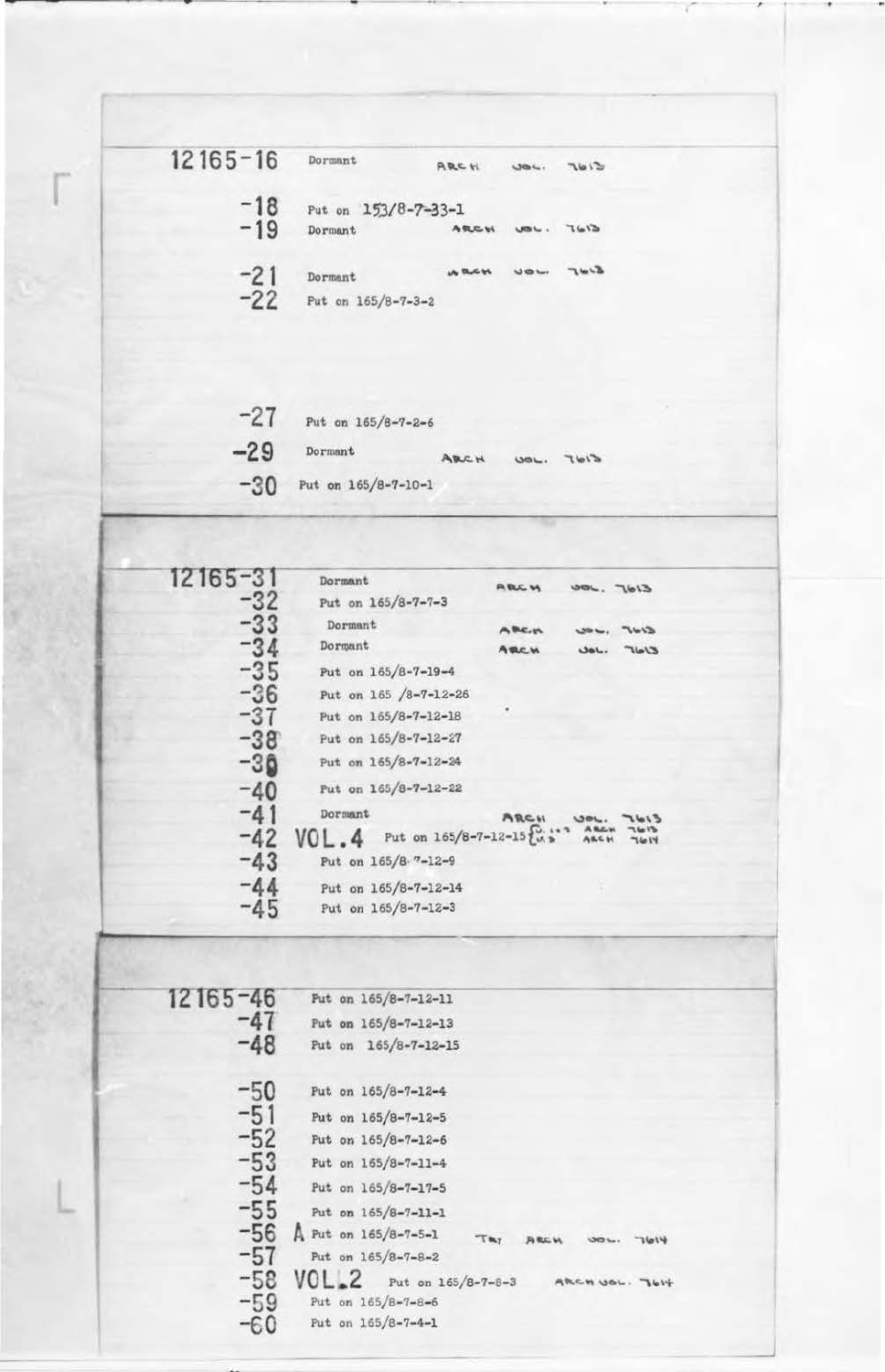12165-61 Put on 165/8-7-17-2  $-62$  Put on 165/8-7-12-64<br> $-63$  Put on 165/8-7-17-6<br> $-64$  Put on 167/8-7-17-6 **-63** Put on 165/8-7-17-6  $-64$  Put on  $167/8 - 7 - 8 - 1$  $-65$  Dormant ARCH UOL:  $\frac{1614}{-66}$  Put on 165/8-7-14-1  $-67$  Put on  $165/8 - 7 - 14 - 2$ **-68 PUT ON 12160-24 -69 PUT ON 12160-25**   $12167 -33$  Destroyed 12169. Put on 169/8-7 • -4 Put on  $15\frac{1}{8}$ -7-9-2<br>
-5 Put on  $15\frac{1}{8}$ -7-9-6<br>
-6 Put on  $169/8$ -7-2-5<br>
-7 Put on  $169/8$ -7-2-5<br>
-7 Put on  $169/8$ -7-2-6 Put on  $15 + 7 - 9 - 6$ Put on  $169/8 - 7 - 2 - 5$  and  $169/8 - 7 - 2 - 4$ Put on  $169/8 - 7 - 2 - 6$  $-9$  Put on  $169/8 - 7 - 2$  $-10$  Put on  $169/8 - 7 - 2 - 9$  $-13$   $VOL.4$  Put on 169/8-7-3-1 v. 1,33 ARCH USL. TOIY  $-14$  Put on  $169/8 - 7 - 3 - 2$